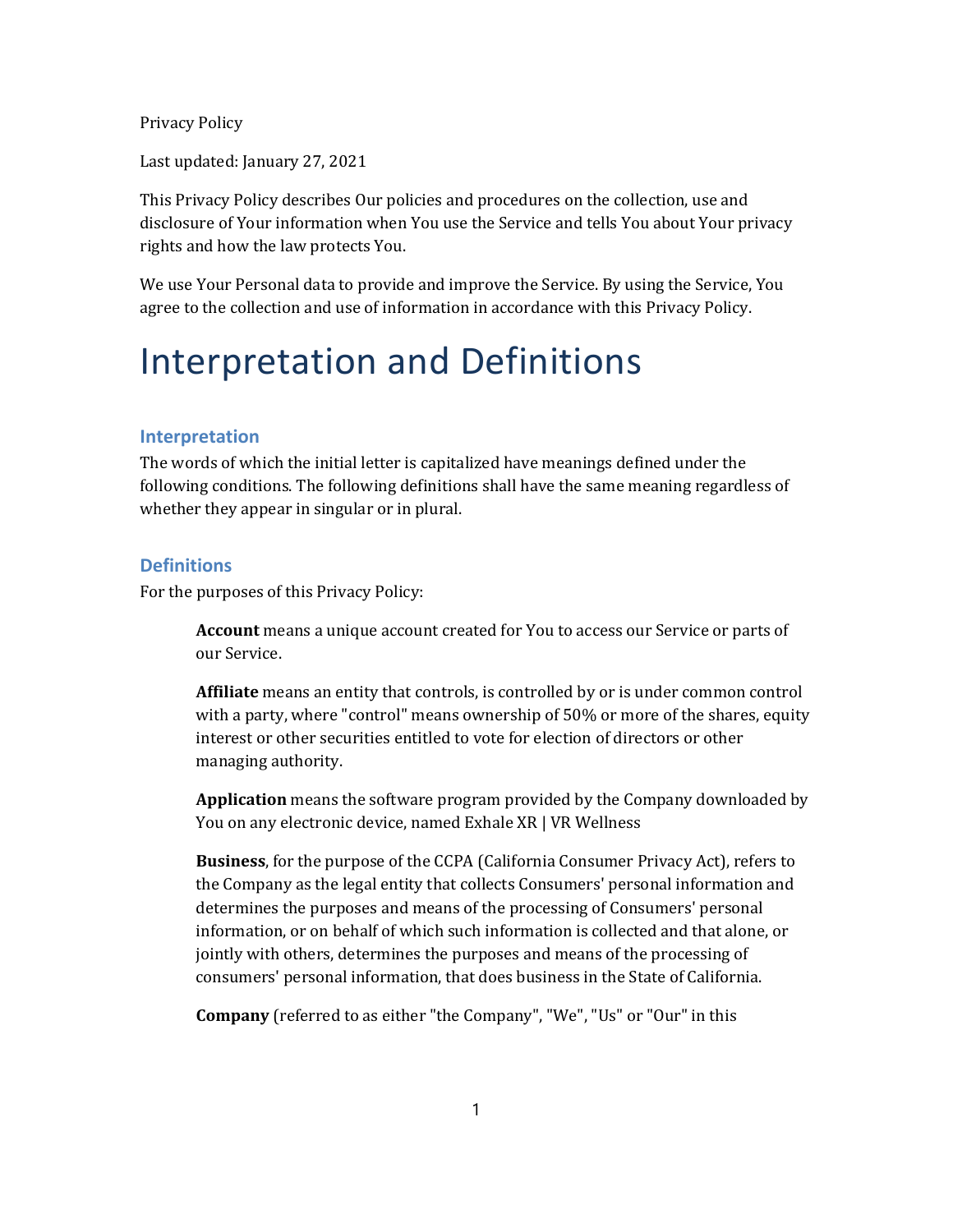Agreement) refers to Artist Life Vision VR, P.O. Box 1714 Pine Lake, GA 30072.

For the purpose of the GDPR, the Company is the Data Controller.

**Consumer**, for the purpose of the CCPA (California Consumer Privacy Act), means a natural person who is a California resident. A resident, as defined in the law, includes (1) every individual who is in the USA for other than a temporary or transitory purpose, and (2) every individual who is domiciled in the USA who is outside the USA for a temporary or transitory purpose.

**Country** refers to: Georgia, United States

**Data Controller**, for the purposes of the GDPR (General Data Protection Regulation), refers to the Company as the legal person which alone or jointly with others determines the purposes and means of the processing of Personal Data.

**Device** means any device that can access the Service such as a computer, a cellphone or a digital tablet.

**Do Not Track** (DNT) is a concept that has been promoted by US regulatory authorities, in particular the U.S. Federal Trade Commission (FTC), for the Internet industry to develop and implement a mechanism for allowing internet users to control the tracking of their online activities across websites.

**Facebook Fan Page** is a public profile named Exhale XR specifically created by the Company on the Facebook social network, accessible from https://www.facebook.com/ExhaleXR

**Personal Data** is any information that relates to an identified or identifiable individual.

For the purposes for GDPR, Personal Data means any information relating to You such as a name, an identification number, location data, online identifier or to one or more factors specific to the physical, physiological, genetic, mental, economic, cultural or social identity.

For the purposes of the CCPA, Personal Data means any information that identifies, relates to, describes or is capable of being associated with, or could reasonably be linked, directly or indirectly, with You.

**Sale**, for the purpose of the CCPA (California Consumer Privacy Act), means selling, renting, releasing, disclosing, disseminating, making available, transferring, or otherwise communicating orally, in writing, or by electronic or other means, a Consumer's personal information to another business or a third party for monetary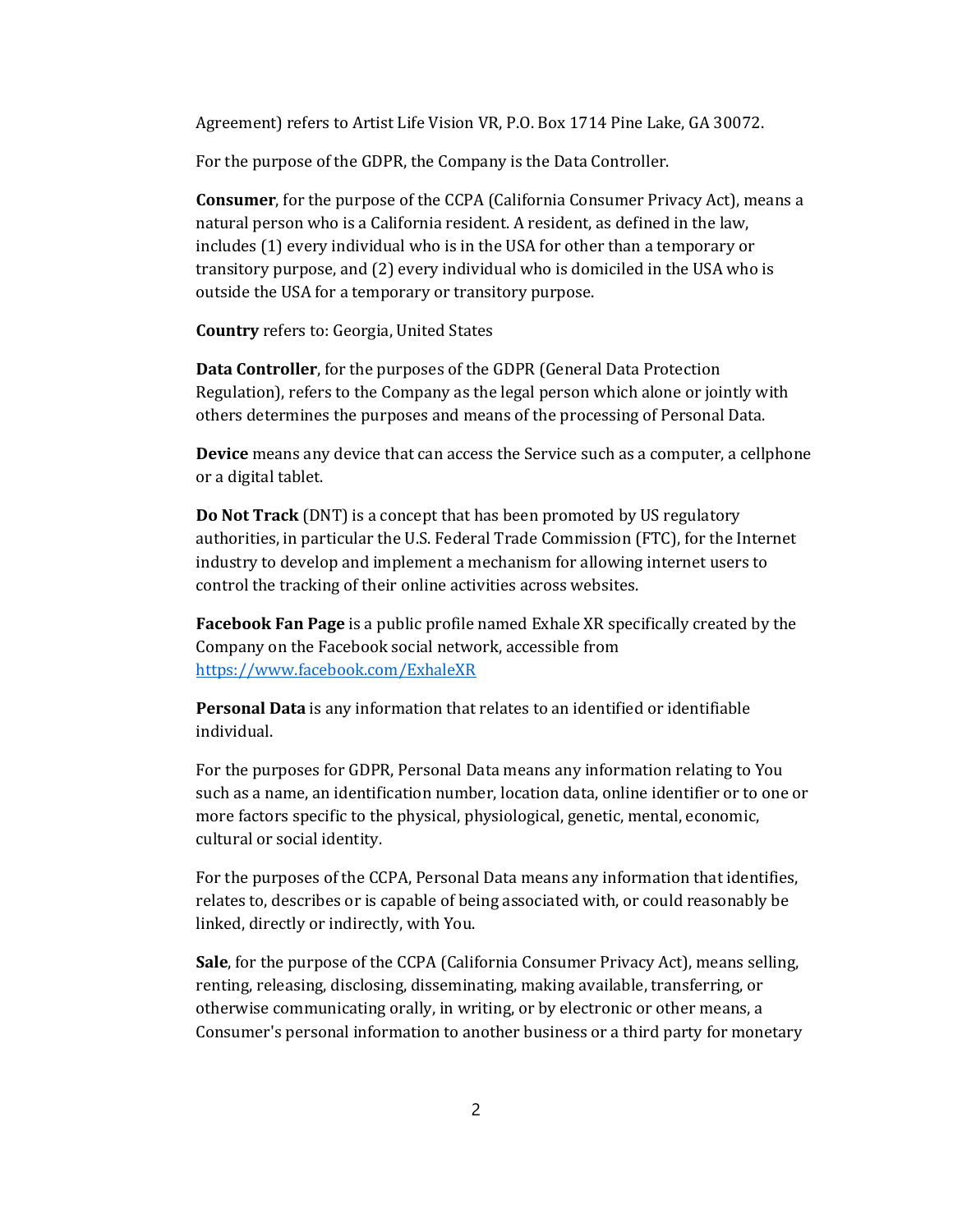or other valuable consideration.

**Service** refers to the Application.

**Service Provider** means any natural or legal person who processes the data on behalf of the Company. It refers to third-party companies or individuals employed by the Company to facilitate the Service, to provide the Service on behalf of the Company, to perform services related to the Service or to assist the Company in analyzing how the Service is used. For the purpose of the GDPR, Service Providers are considered Data Processors.

**Third‐party Social Media Service** refers to any website or any social network website through which a User can log in or create an account to use the Service.

**Usage Data** refers to data collected automatically, either generated by the use of the Service or from the Service infrastructure itself (for example, the duration of a page visit).

**You** means the individual accessing or using the Service, or the company, or other legal entity on behalf of which such individual is accessing or using the Service, as applicable.

Under GDPR (General Data Protection Regulation), You can be referred to as the Data Subject or as the User as you are the individual using the Service.

# Collecting and Using Your Personal Data

# **Types of Data Collected**

#### **Personal Data**

While using Our Service, We may ask You to provide Us with certain personally identifiable information that can be used to contact or identify You. Personally identifiable information may include, but is not limited to:

⦁ Usage Data

#### **Usage Data**

Usage Data is collected automatically when using the Service.

Usage Data may include information such as Your Device's Internet Protocol address (e.g. IP address), browser type, browser version, the pages of our Service that You visit, the time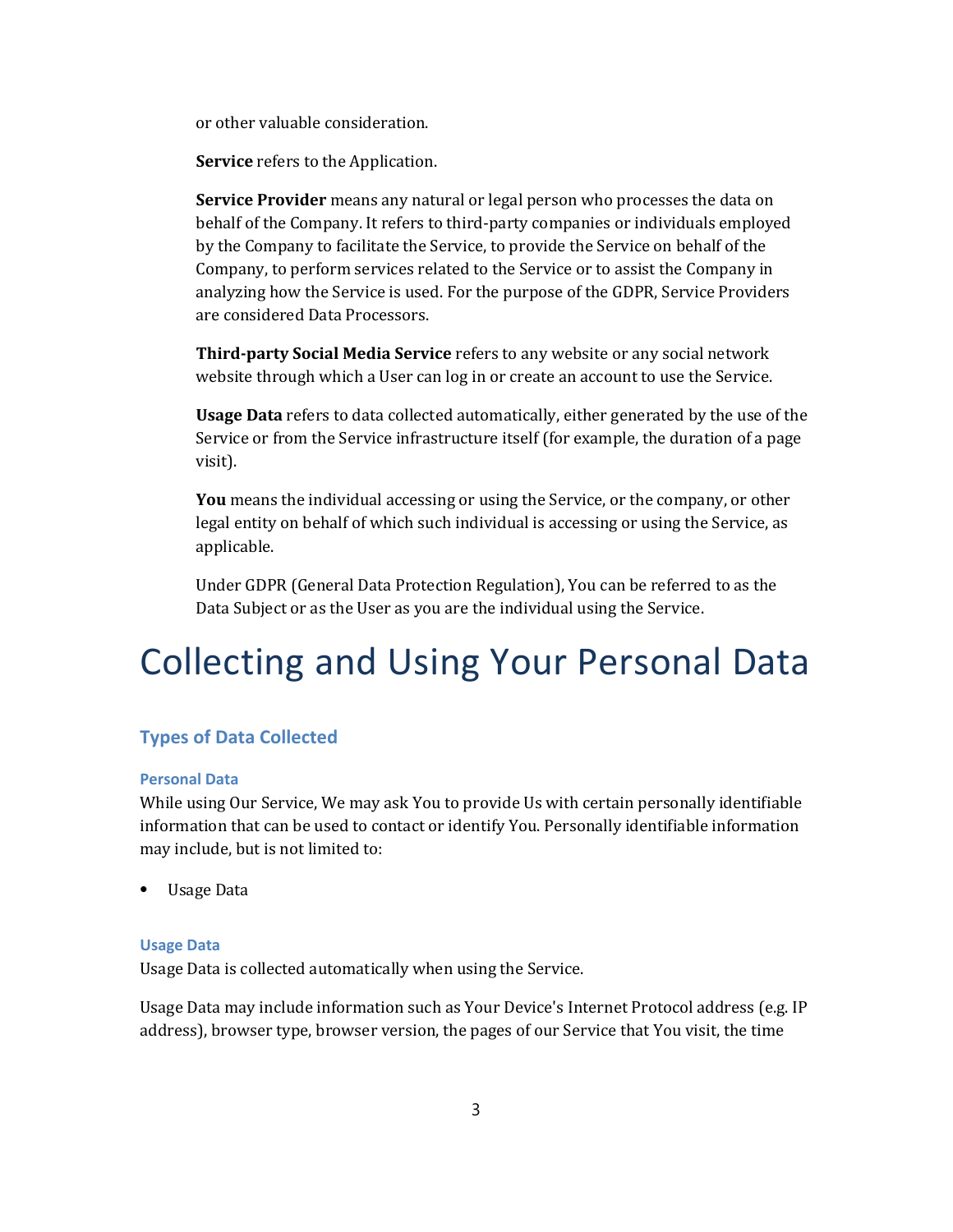and date of Your visit, the time spent on those pages, unique device identifiers and other diagnostic data.

When You access the Service by or through a mobile device, We may collect certain information automatically, including, but not limited to, the type of mobile device You use, Your mobile device unique ID, the IP address of Your mobile device, Your mobile operating system, the type of mobile Internet browser You use, unique device identifiers and other diagnostic data.

We may also collect information that Your browser sends whenever You visit our Service or when You access the Service by or through a mobile device.

#### **Use of Your Personal Data**

The Company may use Personal Data for the following purposes:

**To provide and maintain our Service**, including to monitor the usage of our Service.

**To manage Your Account:** to manage Your registration as a user of the Service. The Personal Data You provide can give You access to different functionalities of the Service that are available to You as a registered user.

**For the performance of a contract:** the development, compliance and undertaking of the purchase contract for the products, items or services You have purchased or of any other contract with Us through the Service.

**To contact You:** To contact You by email, telephone calls, SMS, or other equivalent forms of electronic communication, such as a mobile application's push notifications regarding updates or informative communications related to the functionalities, products or contracted services, including the security updates, when necessary or reasonable for their implementation.

**To provide You** with news, special offers and general information about other goods, services and events which we offer that are similar to those that you have already purchased or enquired about unless You have opted not to receive such information.

**To manage Your requests:** To attend and manage Your requests to Us.

**For business transfers:** We may use Your information to evaluate or conduct a merger, divestiture, restructuring, reorganization, dissolution, or other sale or transfer of some or all of Our assets, whether as a going concern or as part of bankruptcy, liquidation, or similar proceeding, in which Personal Data held by Us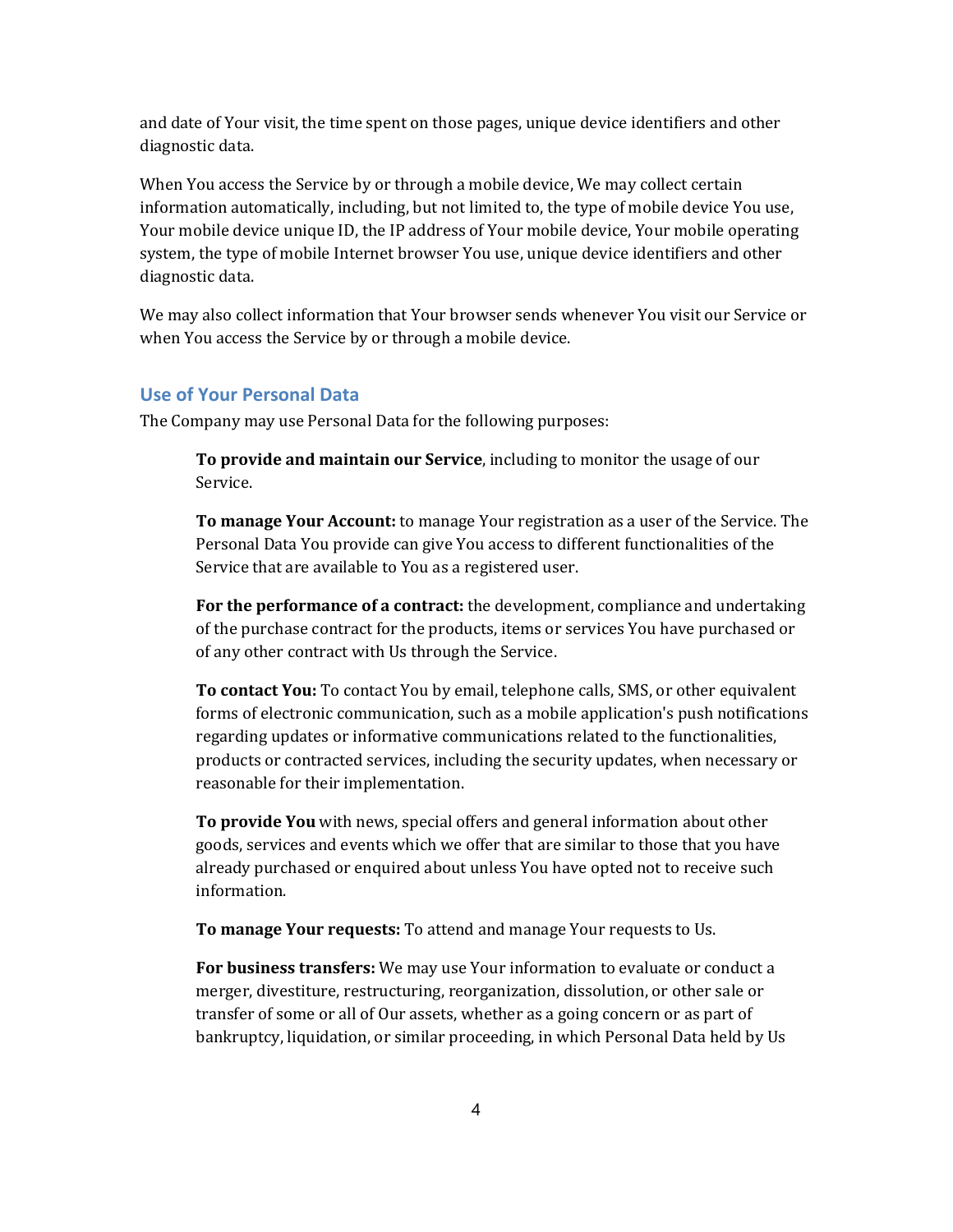about our Service users is among the assets transferred.

**For other purposes**: We may use Your information for other purposes, such as data analysis, identifying usage trends, determining the effectiveness of our promotional campaigns and to evaluate and improve our Service, products, services, marketing and your experience.

We may share Your personal information in the following situations:

- ⦁ **With Service Providers:** We may share Your personal information with Service Providers to monitor and analyze the use of our Service, for payment processing, to contact You.
- ⦁ **For business transfers:** We may share or transfer Your personal information in connection with, or during negotiations of, any merger, sale of Company assets, financing, or acquisition of all or a portion of Our business to another company.
- ⦁ **With Affiliates:** We may share Your information with Our affiliates, in which case we will require those affiliates to honor this Privacy Policy. Affiliates include Our parent company and any other subsidiaries, joint venture partners or other companies that We control or that are under common control with Us.
- ⦁ **With business partners:** We may share Your information with Our business partners to offer You certain products, services or promotions.
- ⦁ **With other users:** when You share personal information or otherwise interact in the public areas with other users, such information may be viewed by all users and may be publicly distributed outside. If You interact with other users or register through a Third-Party Social Media Service, Your contacts on the Third-Party Social Media Service may see Your name, profile, pictures and description of Your activity. Similarly, other users will be able to view descriptions of Your activity, communicate with You and view Your profile.
- ⦁ **With Your consent**: We may disclose Your personal information for any other purpose with Your consent.

#### **Retention of Your Personal Data**

The Company will retain Your Personal Data only for as long as is necessary for the purposes set out in this Privacy Policy. We will retain and use Your Personal Data to the extent necessary to comply with our legal obligations (for example, if we are required to retain your data to comply with applicable laws), resolve disputes, and enforce our legal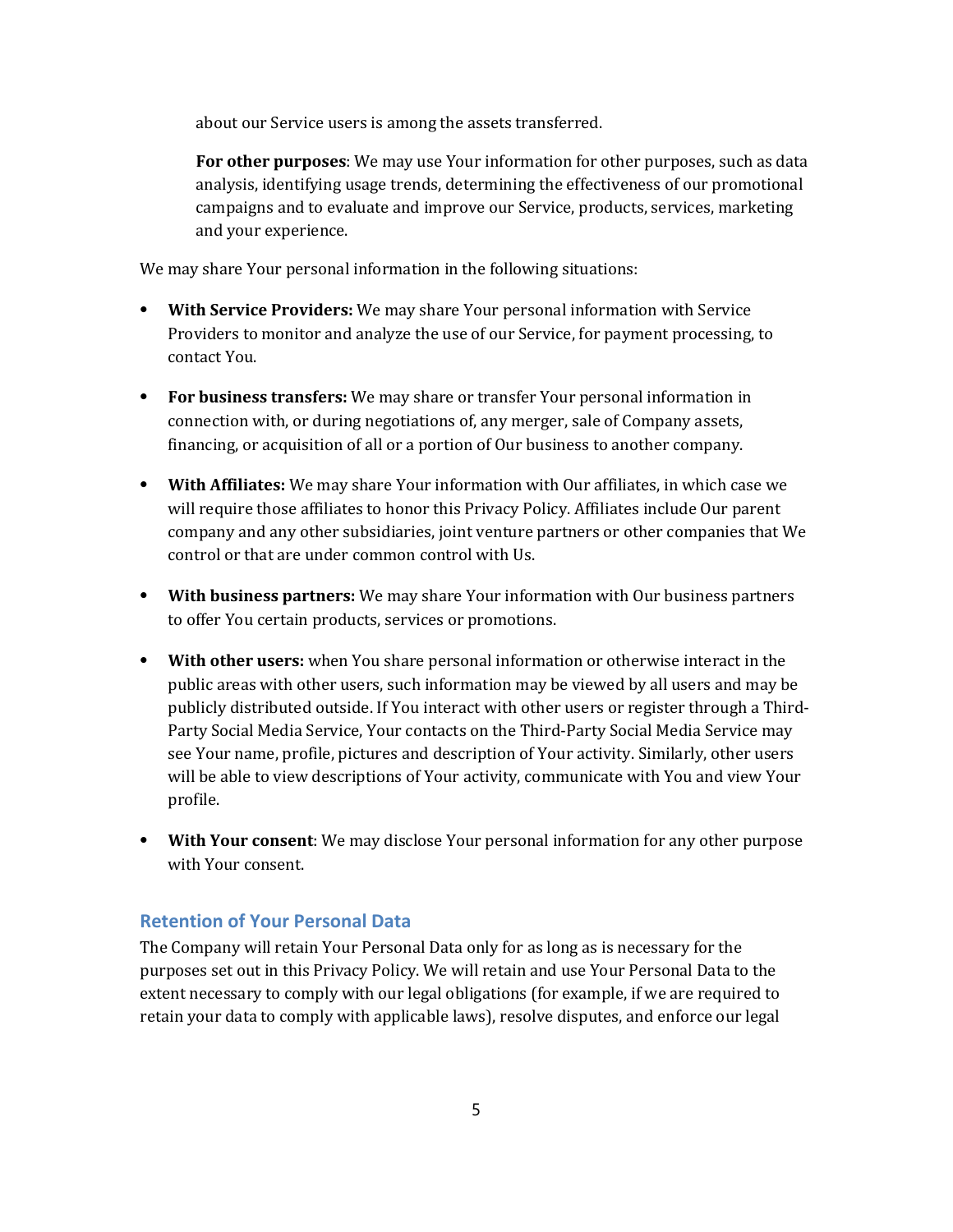agreements and policies.

The Company will also retain Usage Data for internal analysis purposes. Usage Data is generally retained for a shorter period of time, except when this data is used to strengthen the security or to improve the functionality of Our Service, or We are legally obligated to retain this data for longer time periods.

# **Transfer of Your Personal Data**

Your information, including Personal Data, is processed at the Company's operating offices and in any other places where the parties involved in the processing are located. It means that this information may be transferred to — and maintained on — computers located outside of Your state, province, country or other governmental jurisdiction where the data protection laws may differ than those from Your jurisdiction.

Your consent to this Privacy Policy followed by Your submission of such information represents Your agreement to that transfer.

The Company will take all steps reasonably necessary to ensure that Your data is treated securely and in accordance with this Privacy Policy and no transfer of Your Personal Data will take place to an organization or a country unless there are adequate controls in place including the security of Your data and other personal information.

# **Disclosure of Your Personal Data**

#### **Business Transactions**

If the Company is involved in a merger, acquisition or asset sale, Your Personal Data may be transferred. We will provide notice before Your Personal Data is transferred and becomes subject to a different Privacy Policy.

## **Law enforcement**

Under certain circumstances, the Company may be required to disclose Your Personal Data if required to do so by law or in response to valid requests by public authorities (e.g. a court or a government agency).

#### **Other legal requirements**

The Company may disclose Your Personal Data in the good faith belief that such action is necessary to:

⦁ Comply with a legal obligation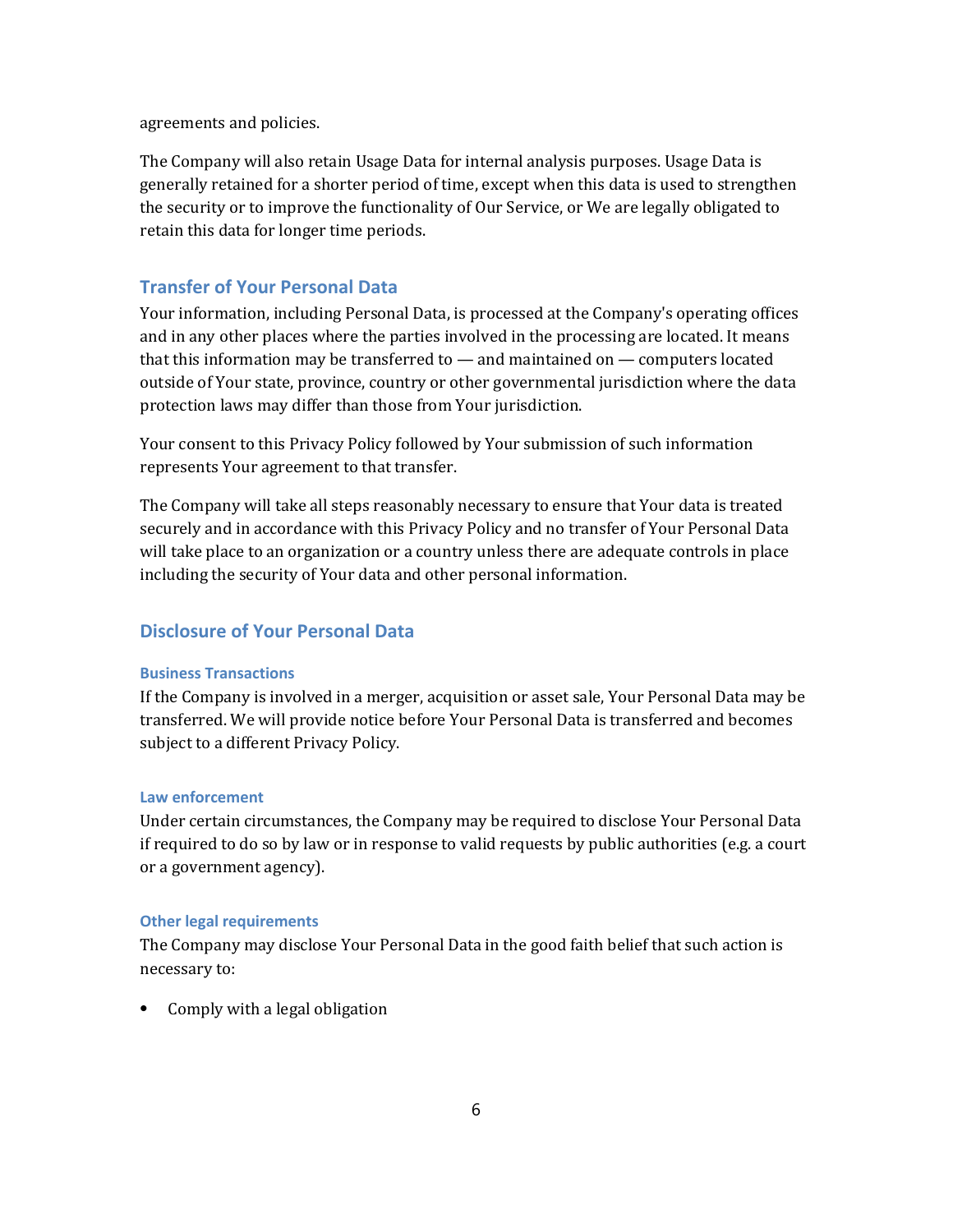- ⦁ Protect and defend the rights or property of the Company
- ⦁ Prevent or investigate possible wrongdoing in connection with the Service
- ⦁ Protect the personal safety of Users of the Service or the public
- ⦁ Protect against legal liability

# **Security of Your Personal Data**

The security of Your Personal Data is important to Us, but remember that no method of transmission over the Internet, or method of electronic storage is 100% secure. While We strive to use commercially acceptable means to protect Your Personal Data, We cannot guarantee its absolute security.

# Detailed Information on the Processing of Your Personal Data

The Service Providers We use may have access to Your Personal Data. These third-party vendors collect, store, use, process and transfer information about Your activity on Our Service in accordance with their Privacy Policies.

# **Analytics**

We may use third-party Service providers to monitor and analyze the use of our Service.

## **Google Analytics**

Google Analytics is a web analytics service offered by Google that tracks and reports website traffic. Google uses the data collected to track and monitor the use of our Service. This data is shared with other Google services. Google may use the collected data to contextualize and personalize the ads of its own advertising network.

You may opt-out of certain Google Analytics features through your mobile device settings, such as your device advertising settings or by following the instructions provided by Google in their Privacy Policy: https://policies.google.com/privacy

For more information on the privacy practices of Google, please visit the Google Privacy & Terms web page: https://policies.google.com/privacy

## **Unity Analytics**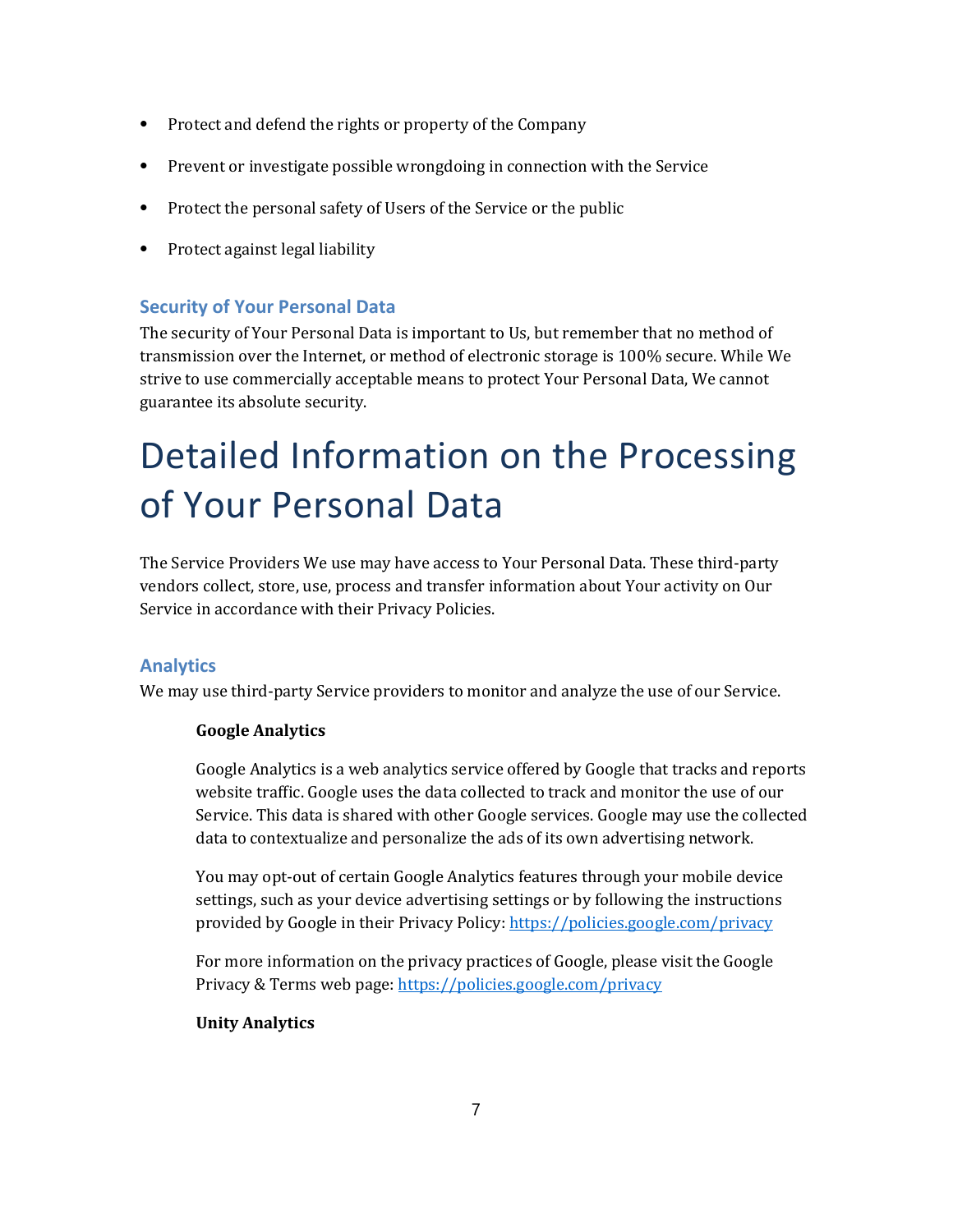Unity Analytics is provided by Unity Technologies.

Unity Analytics collects, stores, uses, processes, and transfers personal information to provide, operate, and improve Unity Technologies services, including personalized advertising services. For more information on what type of information Unity Technologies collects, please visit their Privacy Policy page: https://unity3d.com/legal/privacy-policy.

You can prevent Unity Analytics from using your information by opting-out. To optout of Unity Analytics, please visit this page: https://unity3d.com/legal/privacypolicy

You may opt-out of all personalized advertising by enabling privacy features on Your mobile device such as Limit Ad Tracking (iOS) and Opt Out of Ads Personalization (Android). See Your mobile device Help system for more information.

#### **Payments**

We may provide paid products and/or services within the Service. In that case, we may use third-party services for payment processing (e.g. payment processors).

We will not store or collect Your payment card details. That information is provided directly to Our third-party payment processors whose use of Your personal information is governed by their Privacy Policy. These payment processors adhere to the standards set by PCI-DSS as managed by the PCI Security Standards Council, which is a joint effort of brands like Visa, Mastercard, American Express and Discover. PCI-DSS requirements help ensure the secure handling of payment information.

#### **Apple Store In‐App Payments**

Their Privacy Policy can be viewed at https://www.apple.com/legal/privacy/enww/

#### **Google Play In‐App Payments**

Their Privacy Policy can be viewed at https://www.google.com/policies/privacy/

# GDPR Privacy

#### **Legal Basis for Processing Personal Data under GDPR**

We may process Personal Data under the following conditions: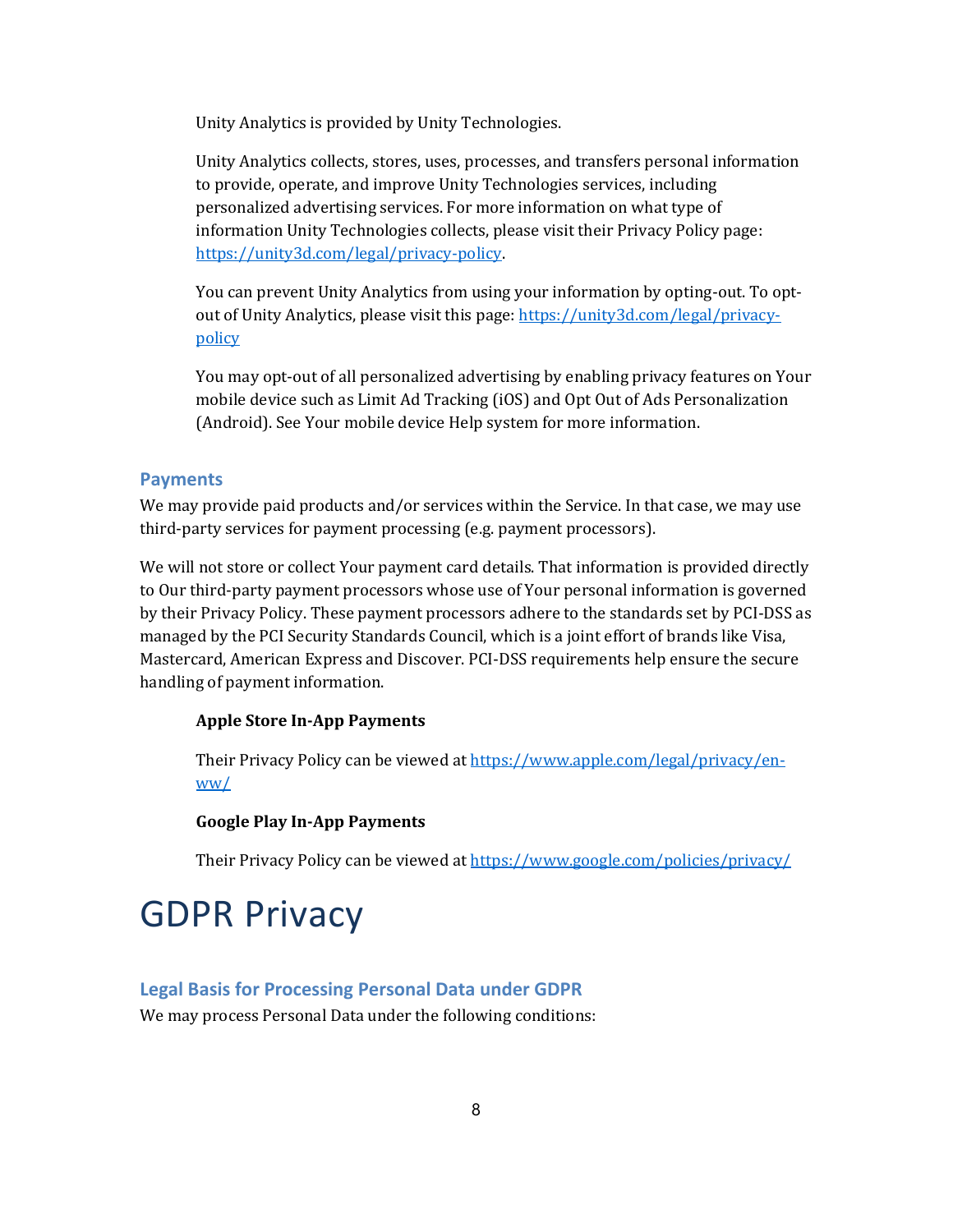- ⦁ **Consent:** You have given Your consent for processing Personal Data for one or more specific purposes.
- ⦁ **Performance of a contract:** Provision of Personal Data is necessary for the performance of an agreement with You and/or for any pre-contractual obligations thereof.
- ⦁ **Legal obligations:** Processing Personal Data is necessary for compliance with a legal obligation to which the Company is subject.
- ⦁ **Vital interests:** Processing Personal Data is necessary in order to protect Your vital interests or of another natural person.
- ⦁ **Public interests:** Processing Personal Data is related to a task that is carried out in the public interest or in the exercise of official authority vested in the Company.
- ⦁ **Legitimate interests:** Processing Personal Data is necessary for the purposes of the legitimate interests pursued by the Company.

In any case, the Company will gladly help to clarify the specific legal basis that applies to the processing, and in particular whether the provision of Personal Data is a statutory or contractual requirement, or a requirement necessary to enter into a contract.

# **Your Rights under the GDPR**

The Company undertakes to respect the confidentiality of Your Personal Data and to guarantee You can exercise Your rights.

You have the right under this Privacy Policy, and by law if You are within the EU, to:

- ⦁ **Request access to Your Personal Data.** The right to access, update or delete the information We have on You. Whenever made possible, you can access, update or request deletion of Your Personal Data directly within Your account settings section. If you are unable to perform these actions yourself, please contact Us to assist You. This also enables You to receive a copy of the Personal Data We hold about You.
- ⦁ **Request correction of the Personal Data that We hold about You.** You have the right to to have any incomplete or inaccurate information We hold about You corrected.
- ⦁ **Object to processing of Your Personal Data.** This right exists where We are relying on a legitimate interest as the legal basis for Our processing and there is something about Your particular situation, which makes You want to object to our processing of Your Personal Data on this ground. You also have the right to object where We are processing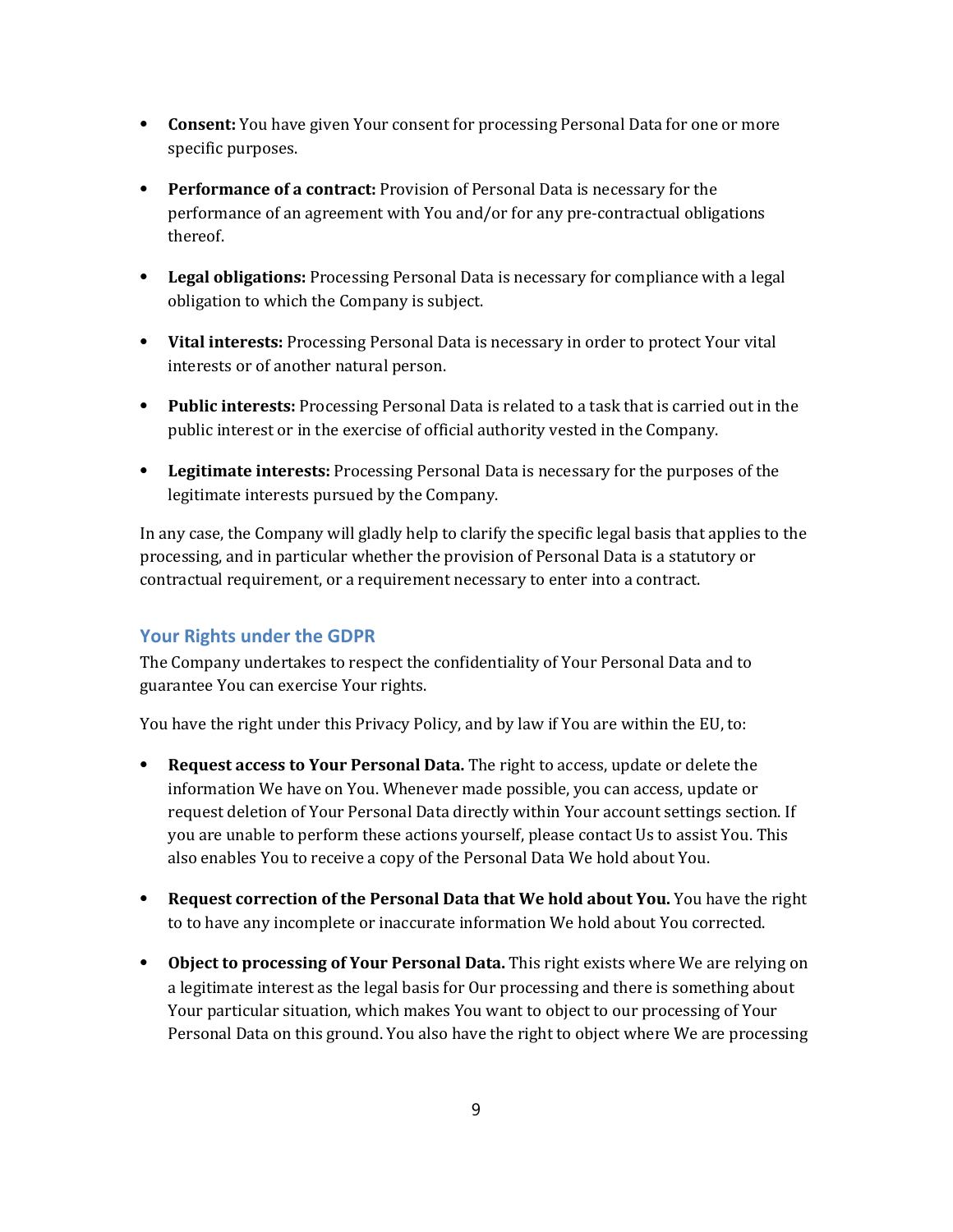Your Personal Data for direct marketing purposes.

- ⦁ **Request erasure of Your Personal Data.** You have the right to ask Us to delete or remove Personal Data when there is no good reason for Us to continue processing it.
- ⦁ **Request the transfer of Your Personal Data.** We will provide to You, or to a thirdparty You have chosen, Your Personal Data in a structured, commonly used, machinereadable format. Please note that this right only applies to automated information which You initially provided consent for Us to use or where We used the information to perform a contract with You.
- ⦁ **Withdraw Your consent.** You have the right to withdraw Your consent on using your Personal Data. If You withdraw Your consent, We may not be able to provide You with access to certain specific functionalities of the Service.

# **Exercising of Your GDPR Data Protection Rights**

You may exercise Your rights of access, rectification, cancellation and opposition by contacting Us. Please note that we may ask You to verify Your identity before responding to such requests. If You make a request, We will try our best to respond to You as soon as possible.

You have the right to complain to a Data Protection Authority about Our collection and use of Your Personal Data. For more information, if You are in the European Economic Area (EEA), please contact Your local data protection authority in the EEA.

# Facebook Fan Page

## **Data Controller for the Facebook Fan Page**

The Company is the Data Controller of Your Personal Data collected while using the Service. As operator of the Facebook Fan Page https://www.facebook.com/ExhaleXR, the Company and the operator of the social network Facebook are Joint Controllers.

The Company has entered into agreements with Facebook that define the terms for use of the Facebook Fan Page, among other things. These terms are mostly based on the Facebook Terms of Service: https://www.facebook.com/terms.php

Visit the Facebook Privacy Policy https://www.facebook.com/policy.php for more information about how Facebook manages Personal data or contact Facebook online, or by mail: Facebook, Inc. ATTN, Privacy Operations, 1601 Willow Road, Menlo Park, CA 94025,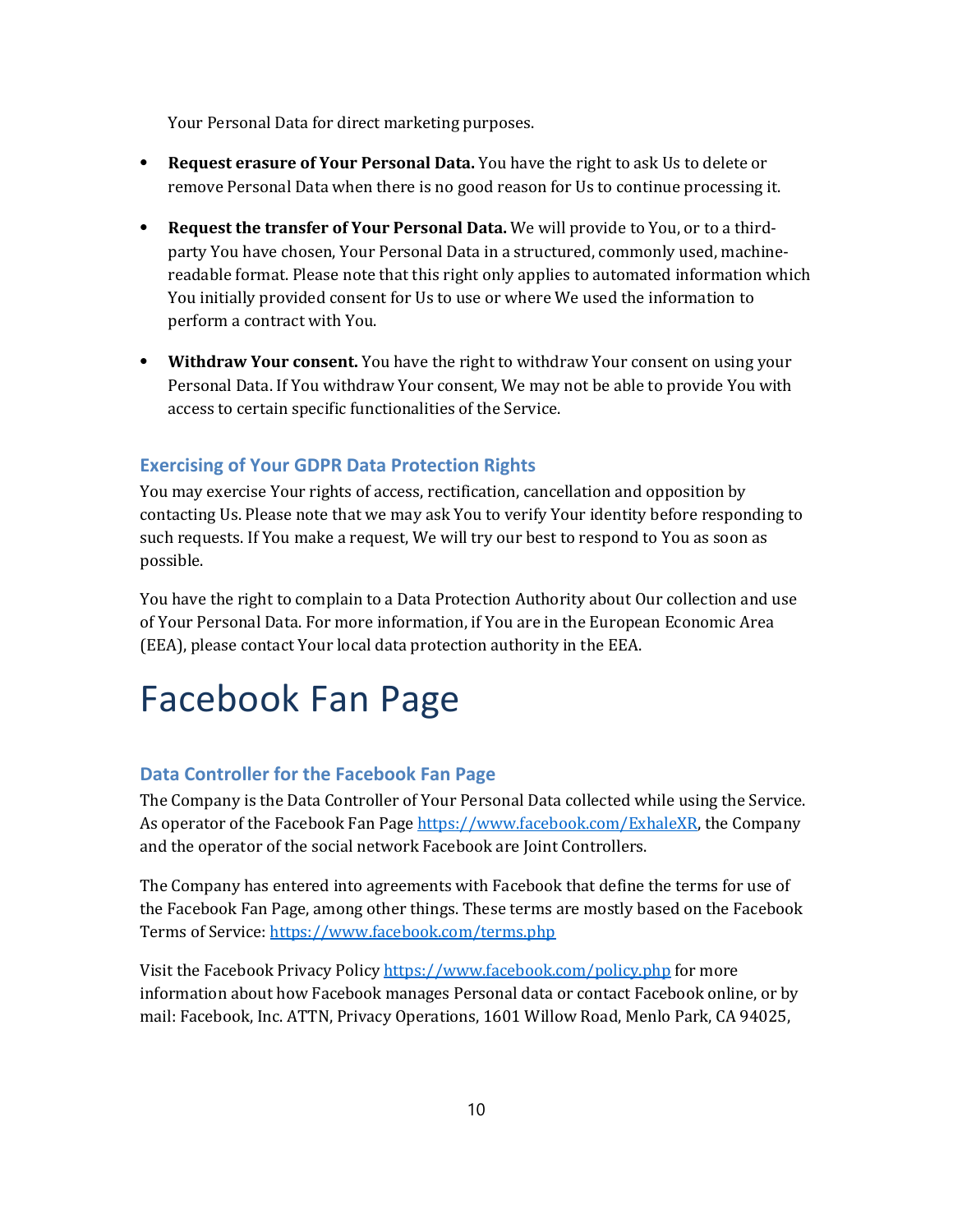United States.

#### **Facebook Insights**

We use the Facebook Insights function in connection with the operation of the Facebook Fan Page and on the basis of the GDPR, in order to obtain anonymized statistical data about Our users.

For this purpose, Facebook places a Cookie on the device of the user visiting Our Facebook Fan Page. Each Cookie contains a unique identifier code and remains active for a period of two years, except when it is deleted before the end of this period.

Facebook receives, records and processes the information stored in the Cookie, especially when the user visits the Facebook services, services that are provided by other members of the Facebook Fan Page and services by other companies that use Facebook services.

For more information on the privacy practices of Facebook, please visit Facebook Privacy Policy here: https://www.facebook.com/full\_data\_use\_policy

# CCPA Privacy

This privacy notice section for California residents supplements the information contained in Our Privacy Policy and it applies solely to all visitors, users, and others who reside in the State of California.

# **Categories of Personal Information Collected**

We collect information that identifies, relates to, describes, references, is capable of being associated with, or could reasonably be linked, directly or indirectly, with a particular Consumer or Device. The following is a list of categories of personal information which we may collect or may have been collected from California residents within the last twelve (12) months.

Please note that the categories and examples provided in the list below are those defined in the CCPA. This does not mean that all examples of that category of personal information were in fact collected by Us, but reflects our good faith belief to the best of our knowledge that some of that information from the applicable category may be and may have been collected. For example, certain categories of personal information would only be collected if You provided such personal information directly to Us.

#### **Category A: Identifiers.**

Examples: A real name, alias, postal address, unique personal identifier, online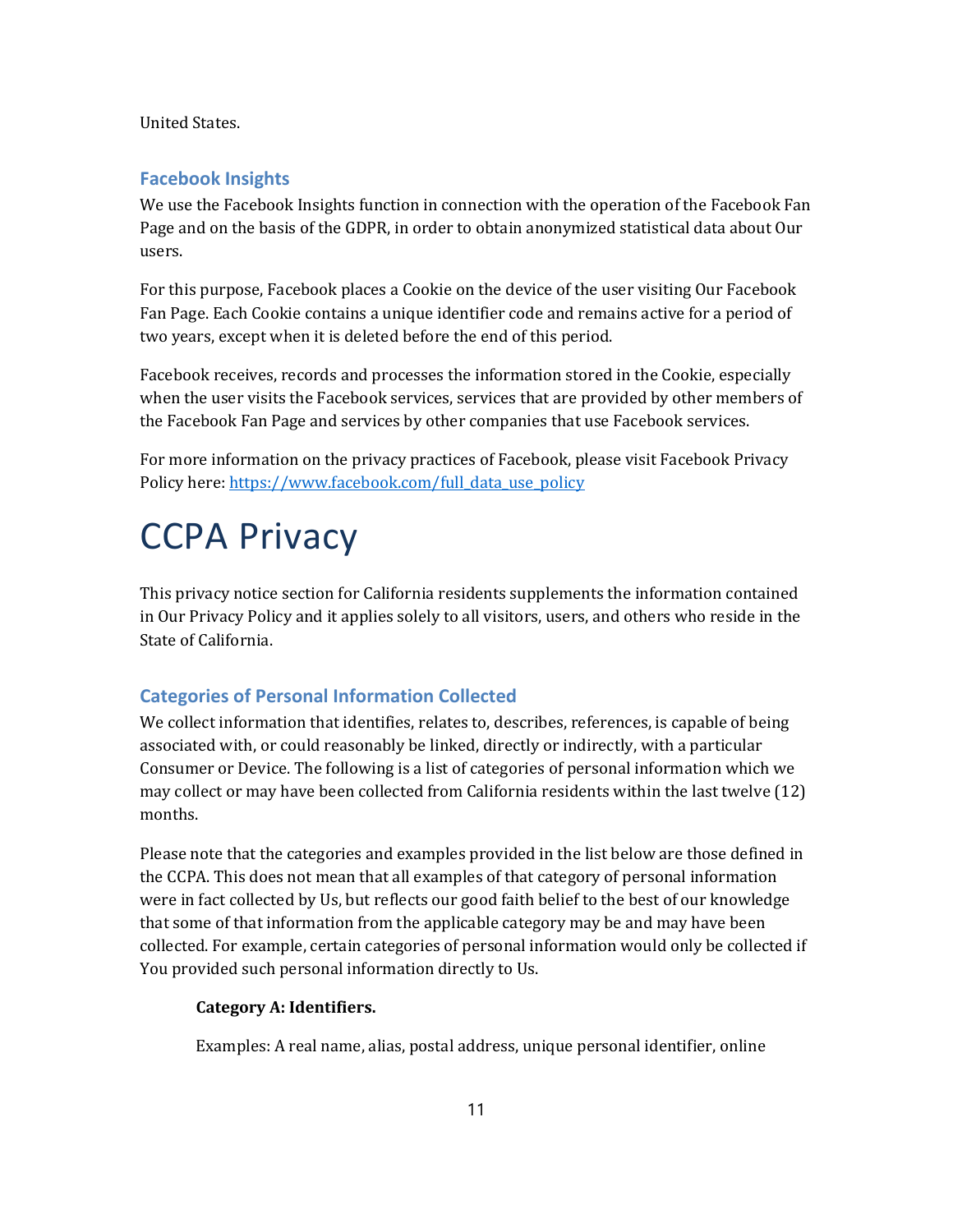identifier, Internet Protocol address, email address, account name, driver's license number, passport number, or other similar identifiers.

Collected: Yes.

# **Category B: Personal information categories listed in the California Customer Records statute (Cal. Civ. Code § 1798.80(e)).**

Examples: A name, signature, Social Security number, physical characteristics or description, address, telephone number, passport number, driver's license or state identification card number, insurance policy number, education, employment, employment history, bank account number, credit card number, debit card number, or any other financial information, medical information, or health insurance information. Some personal information included in this category may overlap with other categories.

Collected: Yes.

# **Category C: Protected classification characteristics under California or federal law.**

Examples: Age (40 years or older), race, color, ancestry, national origin, citizenship, religion or creed, marital status, medical condition, physical or mental disability, sex (including gender, gender identity, gender expression, pregnancy or childbirth and related medical conditions), sexual orientation, veteran or military status, genetic information (including familial genetic information).

Collected: No.

## **Category D: Commercial information.**

Examples: Records and history of products or services purchased or considered.

Collected: Yes.

## **Category E: Biometric information.**

Examples: Genetic, physiological, behavioral, and biological characteristics, or activity patterns used to extract a template or other identifier or identifying information, such as, fingerprints, faceprints, and voiceprints, iris or retina scans, keystroke, gait, or other physical patterns, and sleep, health, or exercise data.

Collected: No.

#### **Category F: Internet or other similar network activity.**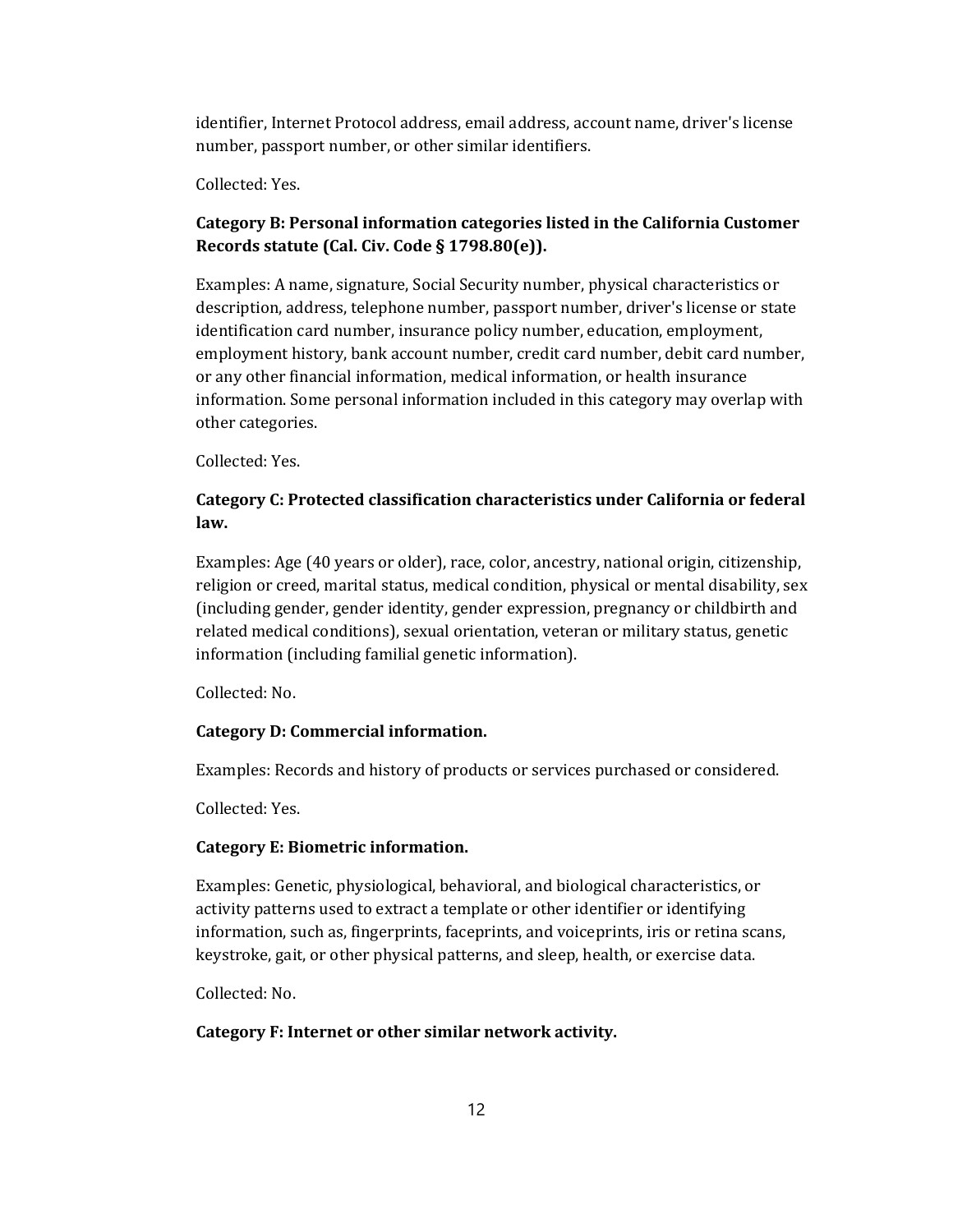Examples: Interaction with our Service or advertisement.

Collected: Yes.

### **Category G: Geolocation data.**

Examples: Approximate physical location.

Collected: No.

## **Category H: Sensory data.**

Examples: Audio, electronic, visual, thermal, olfactory, or similar information.

Collected: No.

## **Category I: Professional or employment‐related information.**

Examples: Current or past job history or performance evaluations.

Collected: No.

# **Category J: Non‐public education information (per the Family Educational Rights and Privacy Act (20 U.S.C. Section 1232g, 34 C.F.R. Part 99)).**

Examples: Education records directly related to a student maintained by an educational institution or party acting on its behalf, such as grades, transcripts, class lists, student schedules, student identification codes, student financial information, or student disciplinary records.

Collected: No.

## **Category K: Inferences drawn from other personal information.**

Examples: Profile reflecting a person's preferences, characteristics, psychological trends, predispositions, behavior, attitudes, intelligence, abilities, and aptitudes.

Collected: No.

Under CCPA, personal information does not include:

- ⦁ Publicly available information from government records
- ⦁ Deidentified or aggregated consumer information
- ⦁ Information excluded from the CCPA's scope, such as: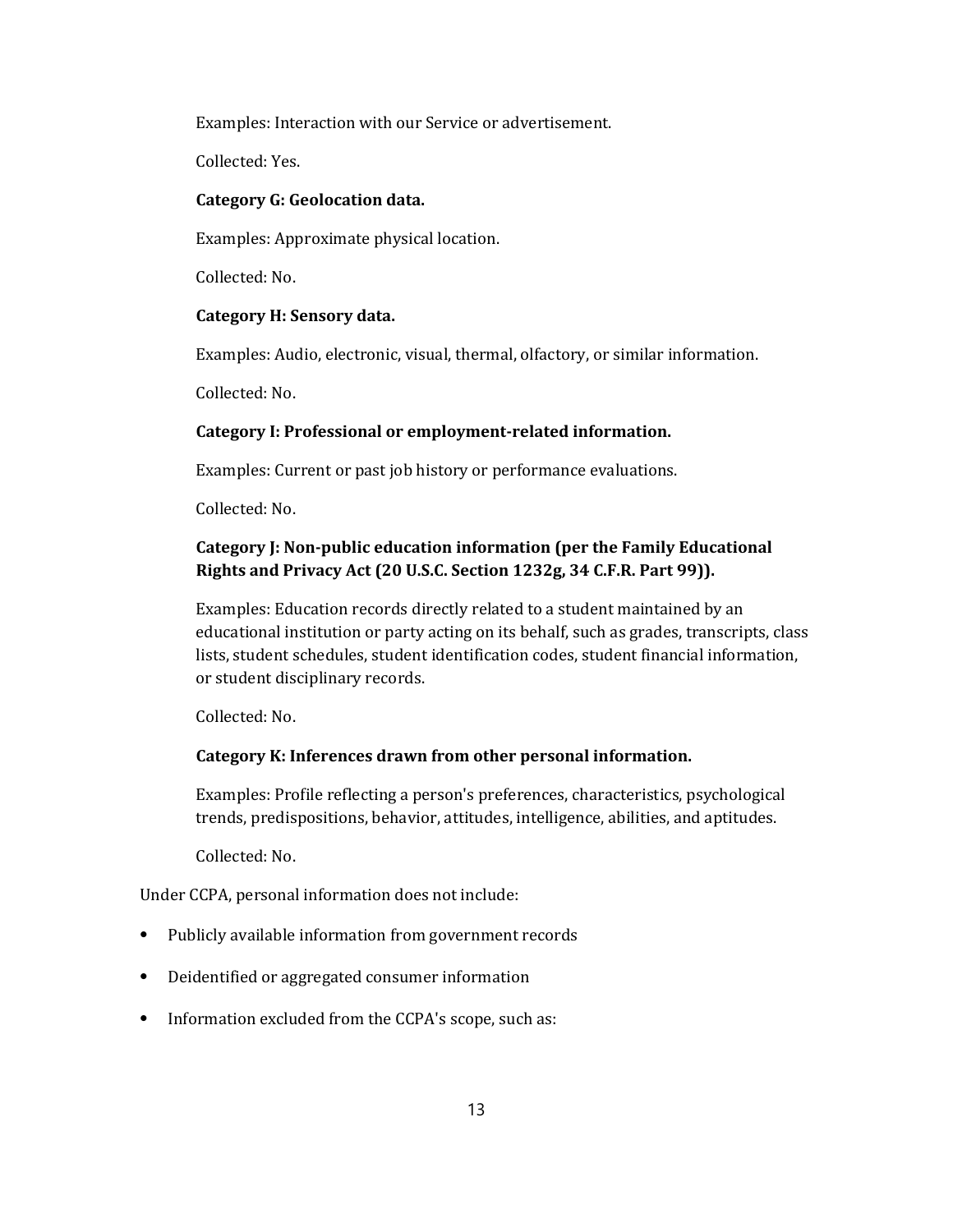- ⦁ Health or medical information covered by the Health Insurance Portability and Accountability Act of 1996 (HIPAA) and the California Confidentiality of Medical Information Act (CMIA) or clinical trial data
- ⦁ Personal Information covered by certain sector-specific privacy laws, including the Fair Credit Reporting Act (FRCA), the Gramm-Leach-Bliley Act (GLBA) or California Financial Information Privacy Act (FIPA), and the Driver's Privacy Protection Act of 1994

# **Sources of Personal Information**

We obtain the categories of personal information listed above from the following categories of sources:

- ⦁ **Directly from You**. For example, from the forms You complete on our Service, preferences You express or provide through our Service, or from Your purchases on our Service.
- ⦁ **Indirectly from You**. For example, from observing Your activity on our Service.
- ⦁ **Automatically from You**. For example, through cookies We or our Service Providers set on Your Device as You navigate through our Service.
- ⦁ **From Service Providers**. For example, third-party vendors to monitor and analyze the use of our Service, third-party vendors for payment processing, or other third-party vendors that We use to provide the Service to You.

# **Use of Personal Information for Business Purposes or Commercial Purposes**

We may use or disclose personal information We collect for "business purposes" or "commercial purposes" (as defined under the CCPA), which may include the following examples:

- ⦁ To operate our Service and provide You with our Service.
- ⦁ To provide You with support and to respond to Your inquiries, including to investigate and address Your concerns and monitor and improve our Service.
- ⦁ To fulfill or meet the reason You provided the information. For example, if You share Your contact information to ask a question about our Service, We will use that personal information to respond to Your inquiry. If You provide Your personal information to purchase a product or service, We will use that information to process Your payment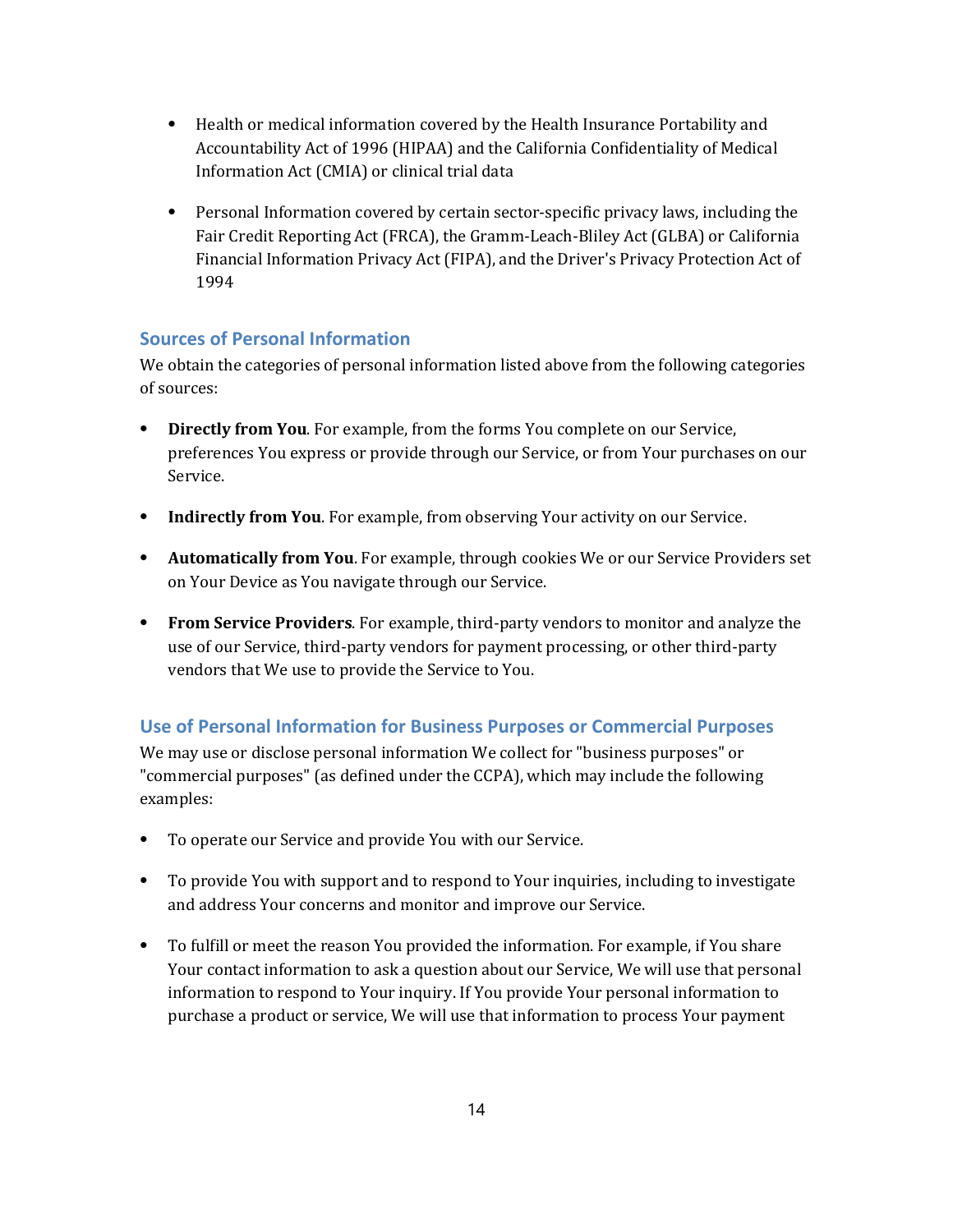and facilitate delivery.

- ⦁ To respond to law enforcement requests and as required by applicable law, court order, or governmental regulations.
- ⦁ As described to You when collecting Your personal information or as otherwise set forth in the CCPA.
- ⦁ For internal administrative and auditing purposes.
- ⦁ To detect security incidents and protect against malicious, deceptive, fraudulent or illegal activity, including, when necessary, to prosecute those responsible for such activities.

Please note that the examples provided above are illustrative and not intended to be exhaustive. For more details on how we use this information, please refer to the "Use of Your Personal Data" section.

If We decide to collect additional categories of personal information or use the personal information We collected for materially different, unrelated, or incompatible purposes We will update this Privacy Policy.

# **Disclosure of Personal Information for Business Purposes or Commercial Purposes**

We may use or disclose and may have used or disclosed in the last twelve (12) months the following categories of personal information for business or commercial purposes:

- ⦁ Category A: Identifiers
- ⦁ Category B: Personal information categories listed in the California Customer Records statute (Cal. Civ. Code § 1798.80(e))
- ⦁ Category D: Commercial information
- ⦁ Category F: Internet or other similar network activity

Please note that the categories listed above are those defined in the CCPA. This does not mean that all examples of that category of personal information were in fact disclosed, but reflects our good faith belief to the best of our knowledge that some of that information from the applicable category may be and may have been disclosed.

When We disclose personal information for a business purpose or a commercial purpose, We enter a contract that describes the purpose and requires the recipient to both keep that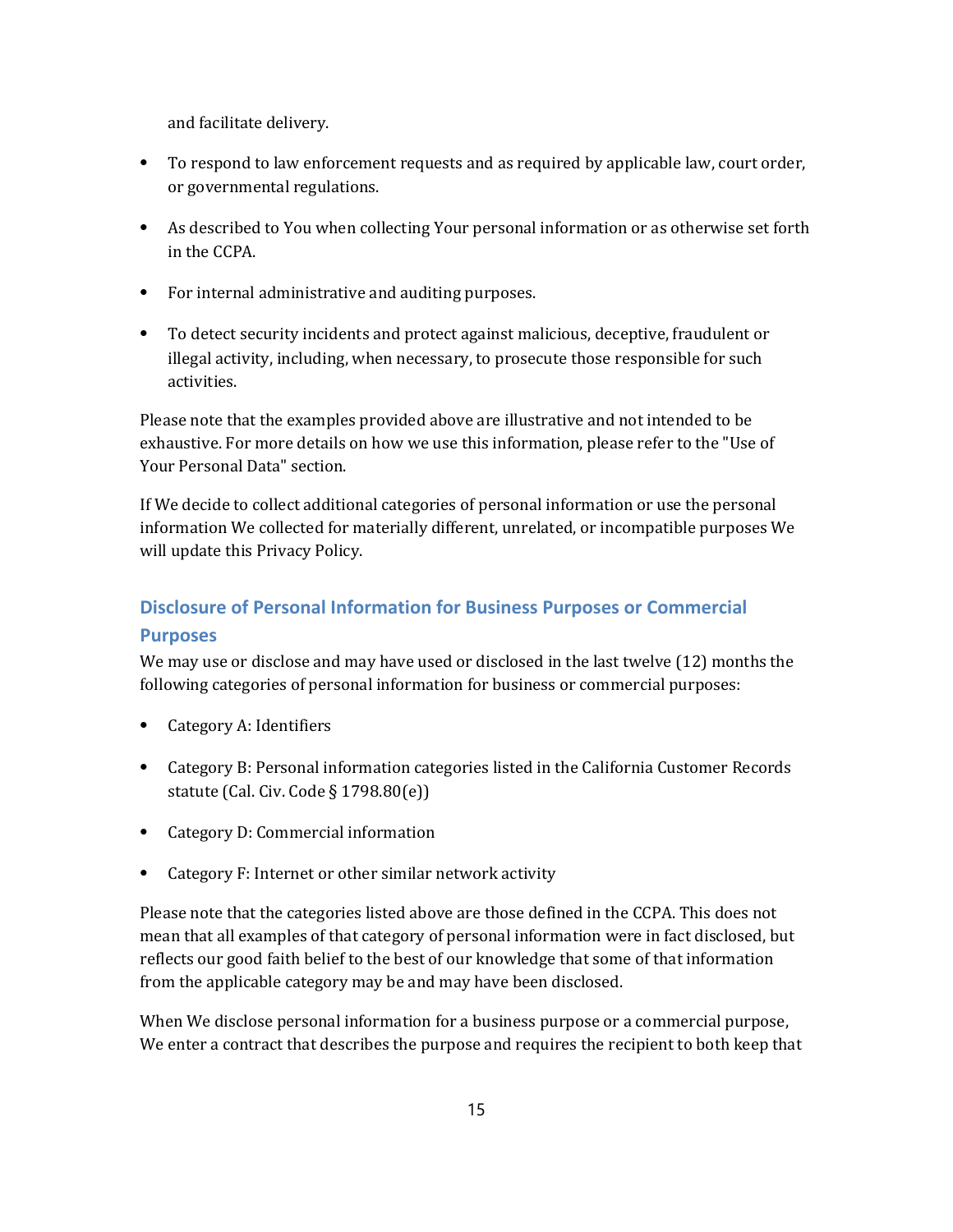personal information confidential and not use it for any purpose except performing the contract.

# **Sale of Personal Information**

As defined in the CCPA, "sell" and "sale" mean selling, renting, releasing, disclosing, disseminating, making available, transferring, or otherwise communicating orally, in writing, or by electronic or other means, a consumer's personal information by the business to a third party for valuable consideration. This means that We may have received some kind of benefit in return for sharing personal Iinformation, but not necessarily a monetary benefit.

Please note that the categories listed below are those defined in the CCPA. This does not mean that all examples of that category of personal information were in fact sold, but reflects our good faith belief to the best of our knowledge that some of that information from the applicable category may be and may have been shared for value in return.

We may sell and may have sold in the last twelve (12) months the following categories of personal information:

- ⦁ Category A: Identifiers
- ⦁ Category B: Personal information categories listed in the California Customer Records statute (Cal. Civ. Code § 1798.80(e))
- ⦁ Category D: Commercial information
- ⦁ Category F: Internet or other similar network activity

# **Share of Personal Information**

We may share Your personal information identified in the above categories with the following categories of third parties:

- ⦁ Service Providers
- ⦁ Payment processors
- ⦁ Our affiliates
- ⦁ Our business partners
- ⦁ Third party vendors to whom You or Your agents authorize Us to disclose Your personal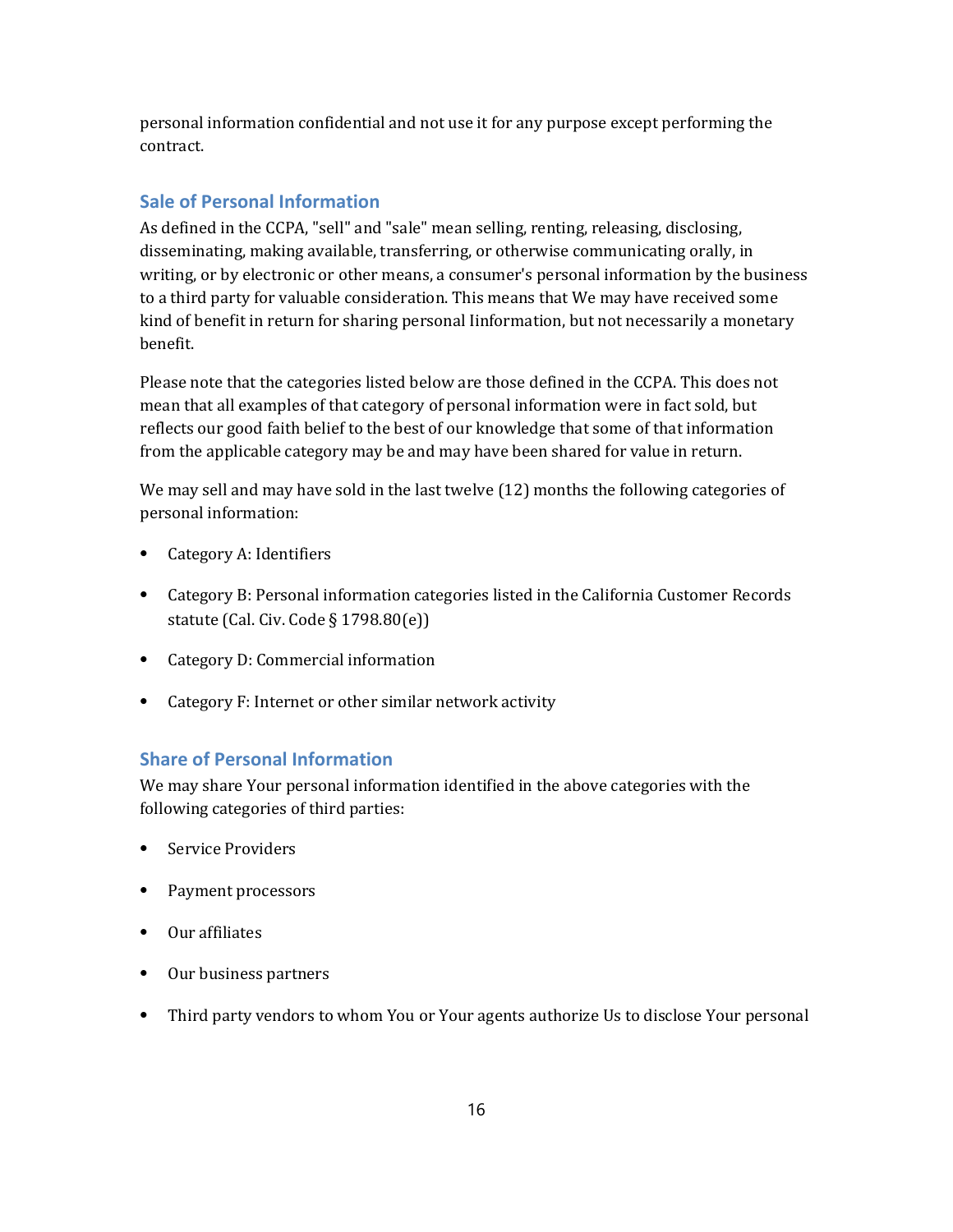information in connection with products or services We provide to You

## **Sale of Personal Information of Minors Under 16 Years of Age**

We do not sell the personal information of Consumers We actually know are less than 16 years of age, unless We receive affirmative authorization (the "right to opt-in") from either the Consumer who is between 13 and 16 years of age, or the parent or guardian of a Consumer less than 13 years of age. Consumers who opt-in to the sale of personal information may opt-out of future sales at any time. To exercise the right to opt-out, You (or Your authorized representative) may submit a request to Us by contacting Us.

If You have reason to believe that a child under the age of 13 (or 16) has provided Us with personal information, please contact Us with sufficient detail to enable Us to delete that information.

# **Your Rights under the CCPA**

The CCPA provides California residents with specific rights regarding their personal information. If You are a resident of California, You have the following rights:

- ⦁ **The right to notice.** You have the right to be notified which categories of Personal Data are being collected and the purposes for which the Personal Data is being used.
- ⦁ **The right to request.** Under CCPA, You have the right to request that We disclose information to You about Our collection, use, sale, disclosure for business purposes and share of personal information. Once We receive and confirm Your request, We will disclose to You:
	- ⦁ The categories of personal information We collected about You
	- ⦁ The categories of sources for the personal information We collected about You
	- ⦁ Our business or commercial purpose for collecting or selling that personal information
	- ⦁ The categories of third parties with whom We share that personal information
	- ⦁ The specific pieces of personal information We collected about You
	- ⦁ If we sold Your personal information or disclosed Your personal information for a business purpose, We will disclose to You:
		- ⦁ The categories of personal information categories sold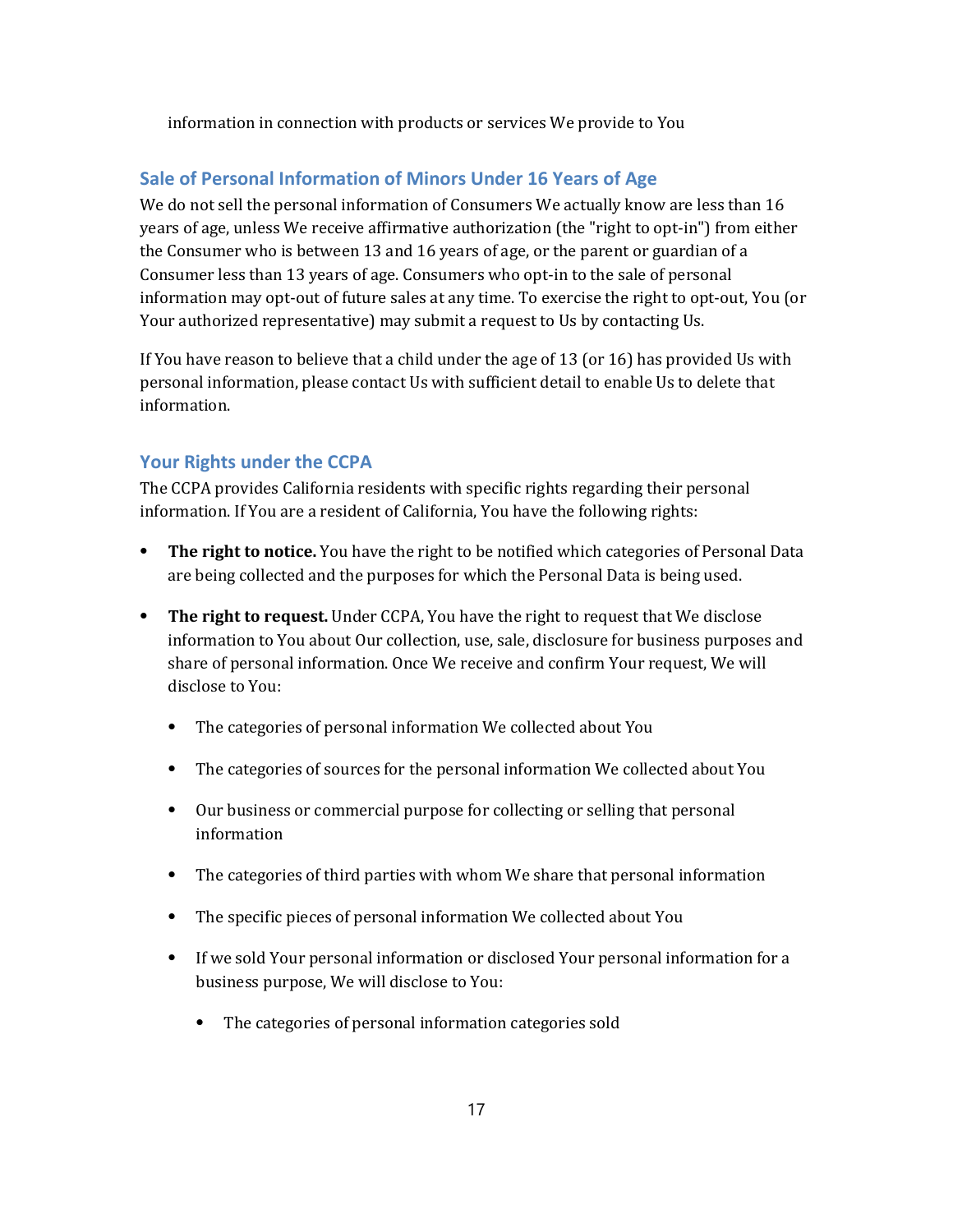- ⦁ The categories of personal information categories disclosed
- ⦁ **The right to say no to the sale of Personal Data (opt‐out).** You have the right to direct Us to not sell Your personal information. To submit an opt-out request please contact Us.
- ⦁ **The right to delete Personal Data.** You have the right to request the deletion of Your Personal Data, subject to certain exceptions. Once We receive and confirm Your request, We will delete (and direct Our Service Providers to delete) Your personal information from our records, unless an exception applies. We may deny Your deletion request if retaining the information is necessary for Us or Our Service Providers to:
	- ⦁ Complete the transaction for which We collected the personal information, provide a good or service that You requested, take actions reasonably anticipated within the context of our ongoing business relationship with You, or otherwise perform our contract with You.
	- ⦁ Detect security incidents, protect against malicious, deceptive, fraudulent, or illegal activity, or prosecute those responsible for such activities.
	- ⦁ Debug products to identify and repair errors that impair existing intended functionality.
	- ⦁ Exercise free speech, ensure the right of another consumer to exercise their free speech rights, or exercise another right provided for by law.
	- ⦁ Comply with the California Electronic Communications Privacy Act (Cal. Penal Code § 1546 et. seq.).
	- ⦁ Engage in public or peer-reviewed scientific, historical, or statistical research in the public interest that adheres to all other applicable ethics and privacy laws, when the information's deletion may likely render impossible or seriously impair the research's achievement, if You previously provided informed consent.
	- ⦁ Enable solely internal uses that are reasonably aligned with consumer expectations based on Your relationship with Us.
	- ⦁ Comply with a legal obligation.
	- ⦁ Make other internal and lawful uses of that information that are compatible with the context in which You provided it.
- ⦁ **The right not to be discriminated against.** You have the right not to be discriminated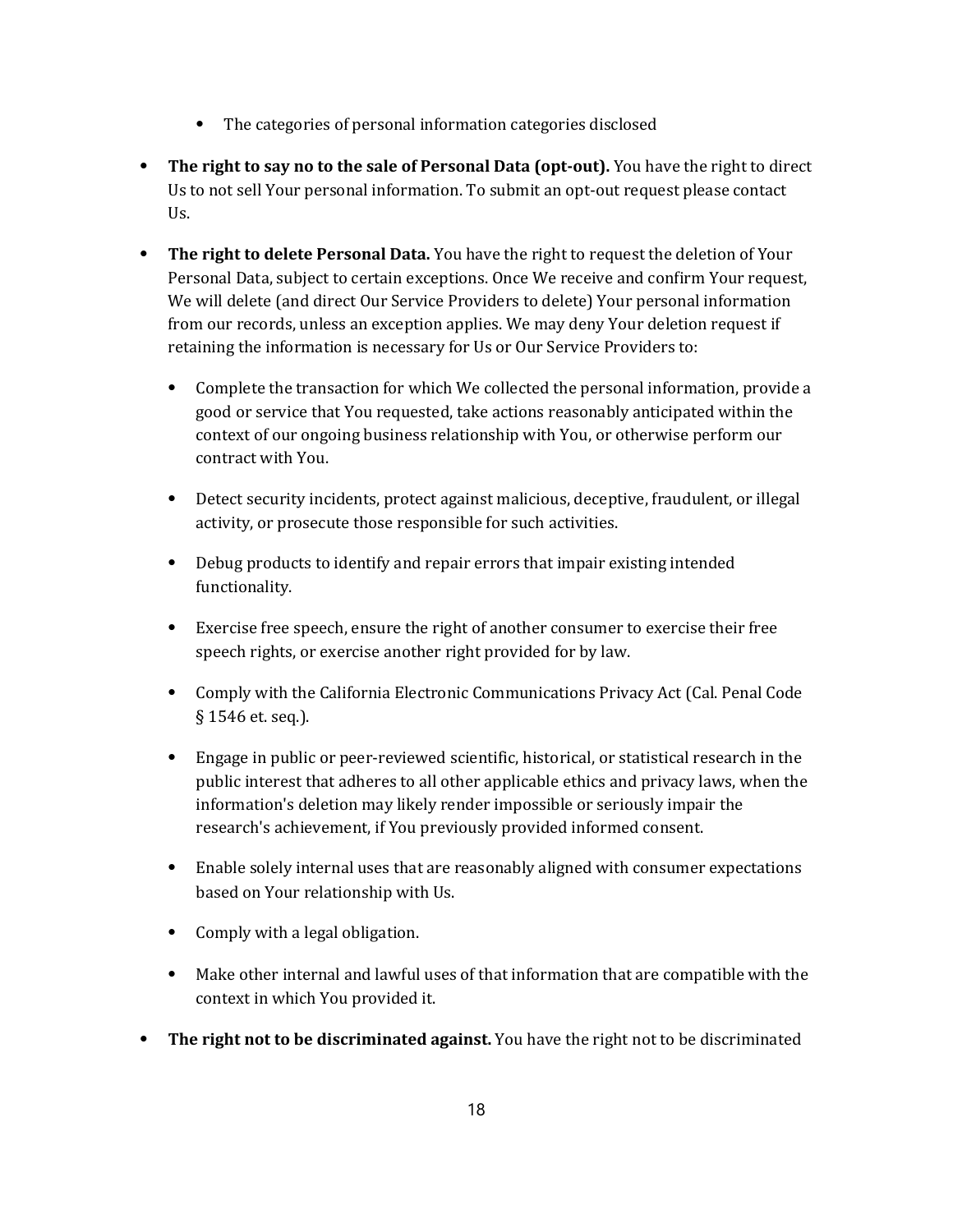against for exercising any of Your consumer's rights, including by:

- ⦁ Denying goods or services to You
- ⦁ Charging different prices or rates for goods or services, including the use of discounts or other benefits or imposing penalties
- ⦁ Providing a different level or quality of goods or services to You
- ⦁ Suggesting that You will receive a different price or rate for goods or services or a different level or quality of goods or services

# **Exercising Your CCPA Data Protection Rights**

In order to exercise any of Your rights under the CCPA, and if You are a California resident, You can contact Us:

• By visiting this page on our website: https://www.exhalexr.com/contact

Only You, or a person registered with the California Secretary of State that You authorize to act on Your behalf, may make a verifiable request related to Your personal information.

Your request to Us must:

- ⦁ Provide sufficient information that allows Us to reasonably verify You are the person about whom We collected personal information or an authorized representative
- ⦁ Describe Your request with sufficient detail that allows Us to properly understand, evaluate, and respond to it

We cannot respond to Your request or provide You with the required information if we cannot:

- ⦁ Verify Your identity or authority to make the request
- ⦁ And confirm that the personal information relates to You

We will disclose and deliver the required information free of charge within 45 days of receiving Your verifiable request. The time period to provide the required information may be extended once by an additional 45 days when reasonable necessary and with prior notice.

Any disclosures We provide will only cover the 12-month period preceding the verifiable request's receipt.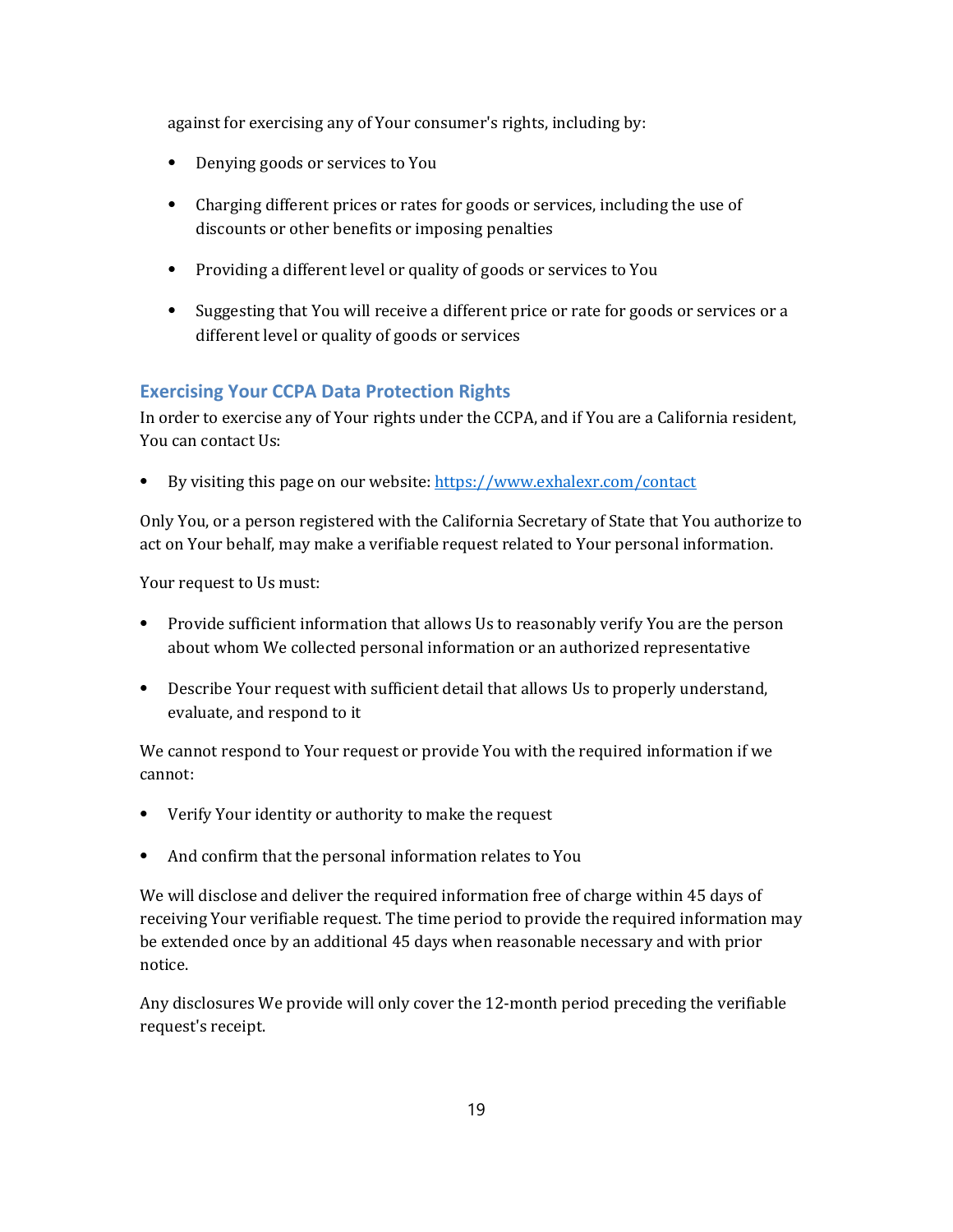For data portability requests, We will select a format to provide Your personal information that is readily useable and should allow You to transmit the information from one entity to another entity without hindrance.

# **Do Not Sell My Personal Information**

You have the right to opt-out of the sale of Your personal information. Once We receive and confirm a verifiable consumer request from You, we will stop selling Your personal information. To exercise Your right to opt-out, please contact Us.

The Service Providers we partner with (for example, our analytics or advertising partners) may use technology on the Service that sells personal information as defined by the CCPA law. If you wish to opt out of the use of Your personal information for interest-based advertising purposes and these potential sales as defined under CCPA law, you may do so by following the instructions below.

Please note that any opt out is specific to the browser You use. You may need to opt out on every browser that You use.

## **Website**

You can opt out of receiving ads that are personalized as served by our Service Providers by following our instructions presented on the Service:

- The NAI's opt-out platform: http://www.networkadvertising.org/choices/
- The EDAA's opt-out platform http://www.youronlinechoices.com/
- The DAA's opt-out platform: http://optout.aboutads.info/?c=2&lang=EN

The opt out will place a cookie on Your computer that is unique to the browser You use to opt out. If you change browsers or delete the cookies saved by your browser, You will need to opt out again.

#### **Mobile Devices**

Your mobile device may give You the ability to opt out of the use of information about the apps You use in order to serve You ads that are targeted to Your interests:

- ⦁ "Opt out of Interest-Based Ads" or "Opt out of Ads Personalization" on Android devices
- ⦁ "Limit Ad Tracking" on iOS devices

You can also stop the collection of location information from Your mobile device by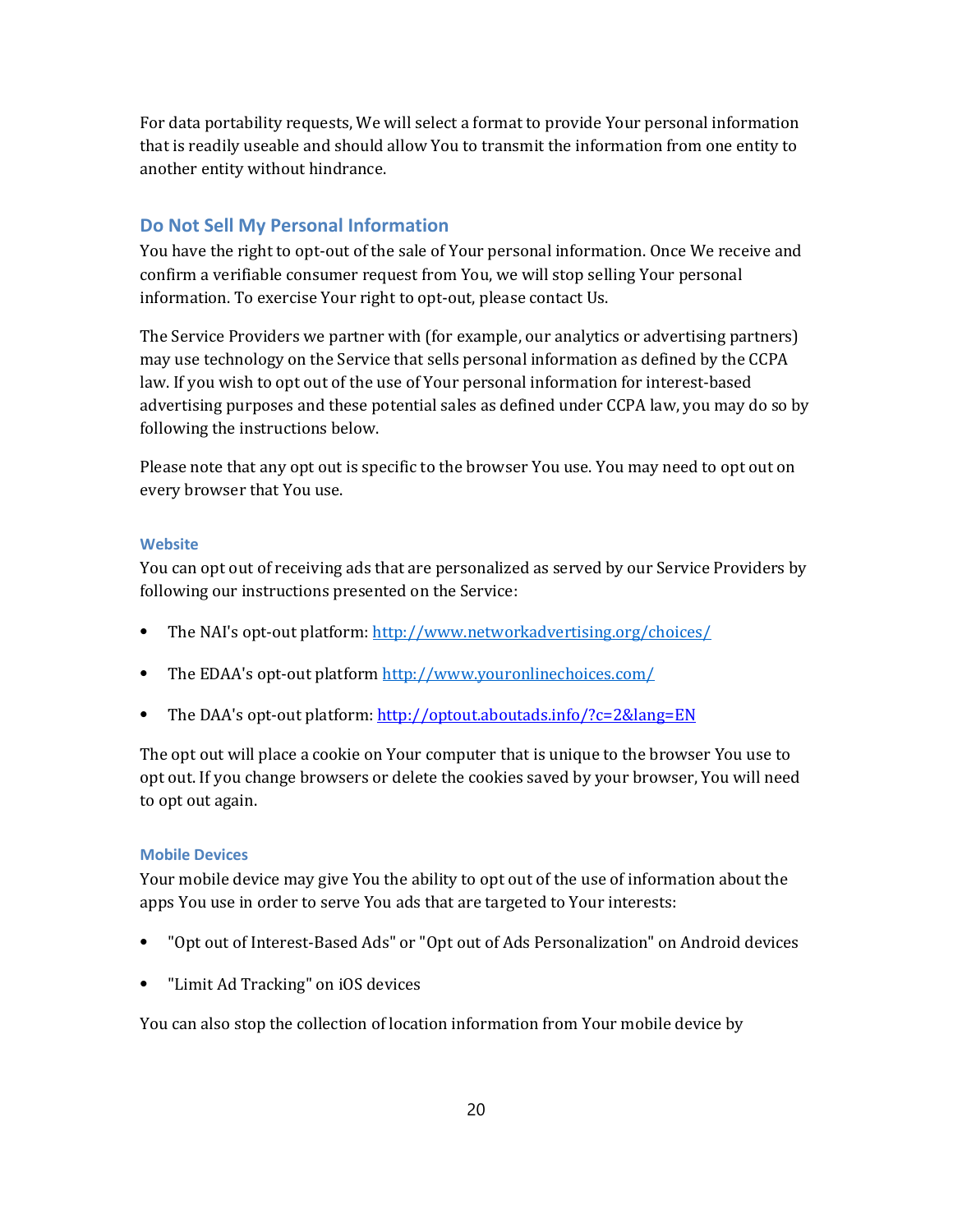changing the preferences on Your mobile device.

# "Do Not Track" Policy as Required by California Online Privacy Protection Act (CalOPPA)

Our Service does not respond to Do Not Track signals.

However, some third party websites do keep track of Your browsing activities. If You are visiting such websites, You can set Your preferences in Your web browser to inform websites that You do not want to be tracked. You can enable or disable DNT by visiting the preferences or settings page of Your web browser.

# Your California Privacy Rights (California's Shine the Light law)

Under California Civil Code Section 1798 (California's Shine the Light law), California residents with an established business relationship with us can request information once a year about sharing their Personal Data with third parties for the third parties' direct marketing purposes.

If you'd like to request more information under the California Shine the Light law, and if You are a California resident, You can contact Us using the contact information provided below.

# California Privacy Rights for Minor Users (California Business and Professions Code Section 22581)

California Business and Professions Code section 22581 allow California residents under the age of 18 who are registered users of online sites, services or applications to request and obtain removal of content or information they have publicly posted.

To request removal of such data, and if You are a California resident, You can contact Us using the contact information provided below, and include the email address associated